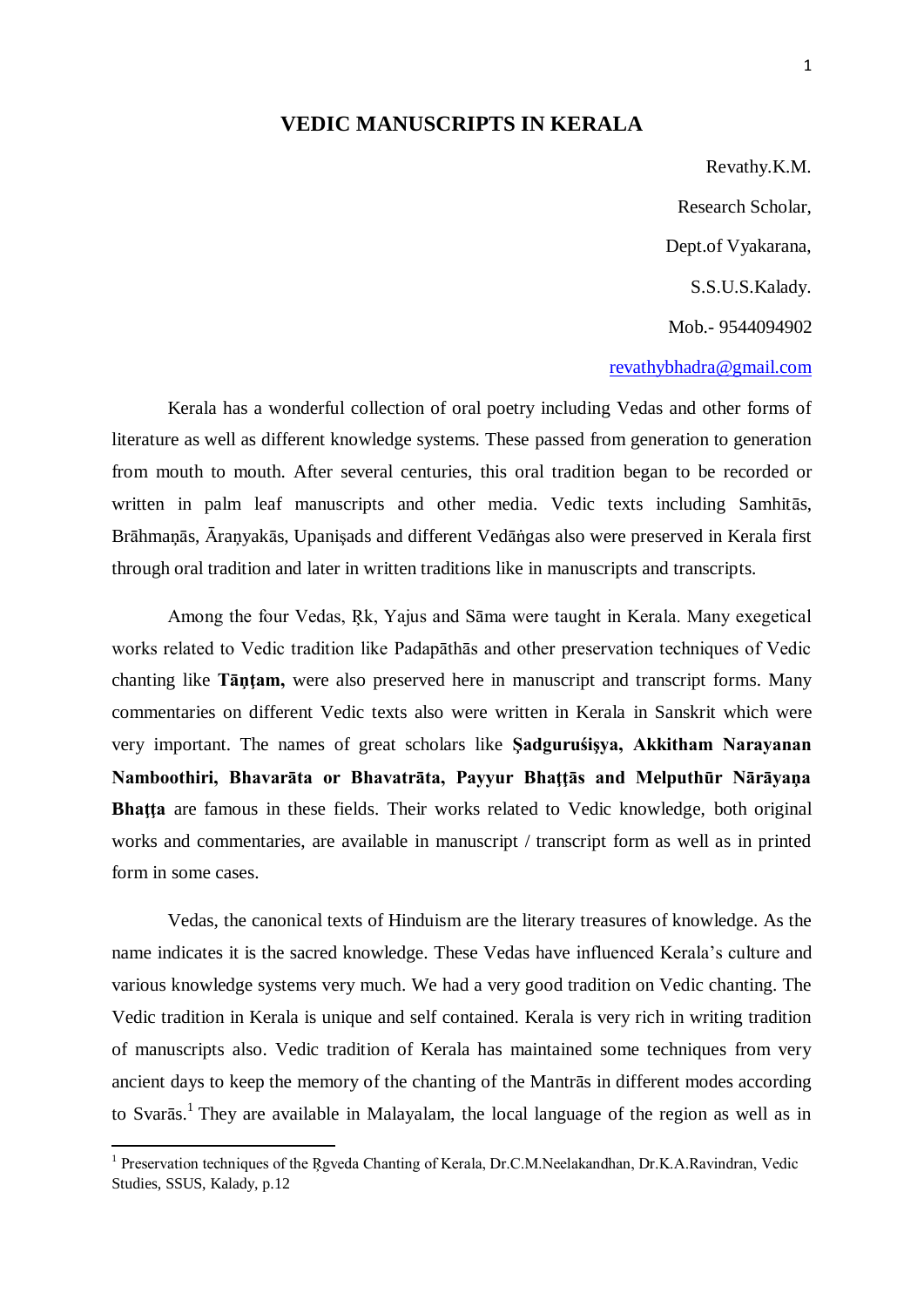Sanskrit. Most of them are preserved in Oral tradition and recently some of them have been printed in Malayalam script locally. Here, mention about the authors and their works both in manuscripts and some printed, related to Vedic literature is given.

## **1. Bhavarāta and Matŗdaţţa**

There is a reference about the two Vedic scholars of Kerala, Bhavarāta and Matrdatta in the Avantisundarīkatha of Daṅdī. "Mitrańca tavaisa viśvabrahmarāśeh, kalpasūtratīkākārasya sakalavidyanadīpūravāridheh, trayastrimśatkratuvibhūtibhāvitakrayatridaśasya śāpānugrahasamarthasya brahmarşerbhavarātanāmnaḥ putraḥ tatputrāņām tatsamānamedhādhisampadām dvitīyah………  $2^{2}$  tantrārthatattvavyākhyānacaturaścaturvedavit sarvajanamātŗbhūtakaruņāvŗttirmātŗdaţţah….... <sup>3</sup>" From these verses we can assume that, there was a Brahmarşi named Bhavarāta in Kerala who did thirty three sacrifices and wrote a commentary for the Kalpa aphorisms and his son Mātrdatta, a scholar in the four Vedas, and the commentator of the Vedas.

According to Prof. S. Venkata Subrahmanya Iyer<sup>4</sup> this Bhavarāta is the same Bhavarāta who had commented the Śrauta sūtras of Hiranyakesi and the Grhyasūtras. He opines that this Matrdatta is the same Matrdatta who wrote the commentary to the Kauşītakījaiminīya grhyasūtras.

## **2. Şadguruśişya and Udaya**

The word Şadguruśişya indicates the studentship of a person who had learned Vedas and Śāstrās from six teachers (gurus) i.e. Ganapati, Siva, Srikrishna, the Sun, Vyasa and Sivayogin"s, who gave him the ambrosia of seven branches of learning. He wrote many commentaries for the Vedas. Vedarthadīpikā commentary for the Sarvānukramani<sup>5</sup>, Sukhapradā commentary for the Aitareyabrahmaņa,<sup>6</sup> Moksapradā for the Aitareyāraņyaka<sup>7</sup> and Abhyudayaprabhā commentary for the Āśvalāyanagŗhyasūtra are his important works in Vedic literature.

 $^{\text{2}}$ मित्रञ्च तवैष विश्वब्रह्मराशेः कल्पसूत्रटीकाकारस्य, सकलविद्यानदीपूरवारिधेः, त्रयत्रिंशत् क्रतुविभूतिभावितक्रयत्रिदश्य, शापानुग्रहसमर्थस्य ब्रह्मर्षेः भवरातनाम्नः पुत्रः तत् पुत्राणां तत् समानमेधादिसम्पदां द्वितीयः।

 $3$  Avantisuntarīkathā, TSS 172, page 13, 14.( तन्त्रार्थतत्त्वव्याख्यानचतुरश्चतुर्वेदवित् सर्वजनमातृभूतकरुणावृत्तिर्मातृदत्तः)

<sup>4</sup> Journal of Oriental Research, Madras, XIX, Page 161,162

<sup>5</sup> A.A.Macdonel, Oxford University 1981

<sup>6</sup> TVM Sanskrit Series, 149, 167, 176 and Nag publishers, Delhi 1991 (revised enlarged edition)

<sup>7</sup> TVM Sanskrit Series Number 221,1968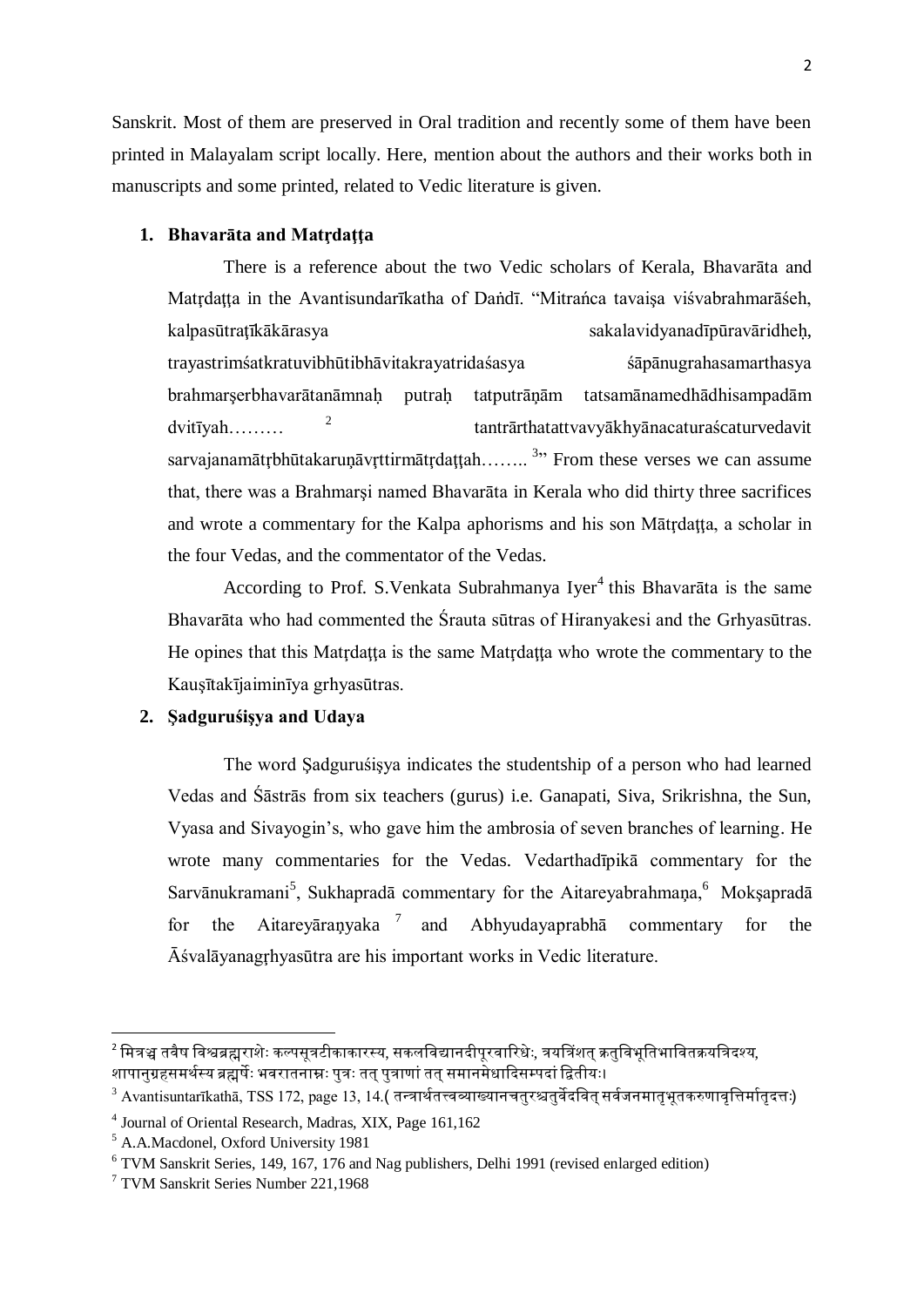The famous scholar Udaya, son of Narayana, from the Brahmakkula, near Guruvayūr wrote Sukhadā commentary for the Kauşitakībrāhmaņa. It is also known as Sadartha vimarsini. This commentary follows the Kerala version of the Kauşitakībrāhmaņa. It is elaborate, clear, lucid and comprehensive. It explains the meaning of each word and sentence and clarifieds the ideas by quoting from other vedic texts. It gives the entire picture of the manifold sacrificial procedure with order and clarity. It is edited and published by E. R. Sreekrishna Sarma from Germany.

- 3. **Akkitham Narayanan Nampūtiri,** a celebrated scholar in Veda and different Śāstras of the  $18<sup>th</sup>$  century A.D., wrote Dīpaprabhā commentary for the Sarvānukramani of Kātyāyana. It is also known as Nārāyaņīyam. The manuscripts of Dīpaprabhā commentary are available at Vadakke Matham Brahmasvam, Thrissur.
- 4. **Padmapādācārya** had written a commentary for the Nirukta named Niruktavārtika.
- 5. **Taikkāttu Yogiyar** wrote a work named Śrauta prāyaścittasamgraha.
- 6. **Rsiputraparamesvara,** one scholar member of Payyur Bhatta family has written Jaiminīyasūtrarthasamgraha which is also related to the Vedic literature.
- **7. Yogiyarute Kārikā**

After the earlier texts on the Śulbasūtras of the Kalpasūtra, a work named Yogiyarute Kārikā written by a sage of Taikkāttu family of Śrautins, is got from Kerala. It is a very good contribution of Kerala to the Śulbasūtra literature.

According to Dr. V. Govindan Nampūtiri,<sup>8</sup> Yogiyarute Kārikā give a clear knowledge about the building of citi practiced in Kerala which has many differences from that of Bauddhāyana Śulbasūtras.<sup>9</sup>

- 8. **Vātsyanārāyaņa** has written a commentary named Padapradīpika which is edited and published by Dr.N.V.P.Unithiri from Calicut University in 1988. It contains 140 Kārikās and describes the Padapātha of the Taittirīya Saṁhitā of the Krishnayajurveda. Dr.N.V.P. had procured this manuscript from a Namboothiri family of Payyannur in Kerala.
- 9. **K.N.M.Divakaran Nampūtiri,** great scholar in Veda and Vyakarana, has written a commentary on Śaunakaśikşā. The book was originally published in Malayalam script

**.** 

<sup>8</sup> Research scholar in the field of Śrauta tradition of Kerala

<sup>&</sup>lt;sup>9</sup> Śrauta sacrifices of Kerala, Dr.V. Govindan Nampūtiri, Calicut University Sanskrit Series No.13, 2002, Pages 108-116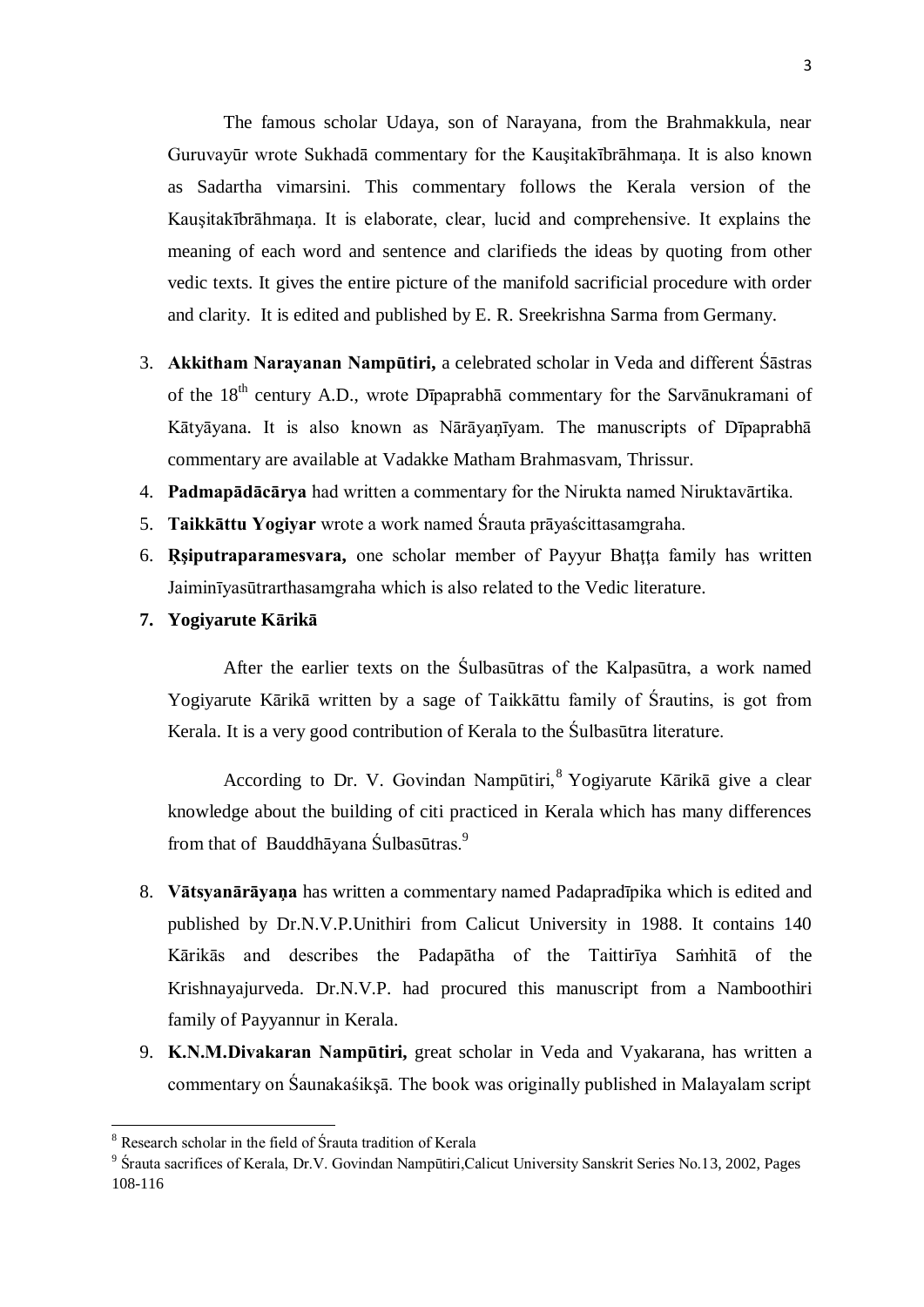from Mangalodayam press, Trissur in 1962 which includes apart from the text and Sanskrit commentary, a preface in English by T.K.Ramachandra Iyer, a Prasthāvanā in Sanskrit by the author, an Avatārikā by Perunthanam Narayanan Namboothiri, a colleague of the author and an Āmukha with detailed explanation of the author in Malayalam. 10

10. **Tāņţam<sup>11</sup>** is a popular work followed in Kerala for the preservation of the Vedas. The word in Malayalam has been derived from the verbal form in Malayalam, 'Tāntuka' which means 'to cross' or 'to overcome' implying the sense that the text helps to cross the ocean of doubts while chanting Rgveda mainly the padapātha. The text Tāņtam has three main divisions. First is Pattarutāņtam. The word "Pattar" in Malayalam is used in Kerala for the Tamil Brahmins who have migrated and settled here. The word conveys sometimes the sense related to the Brāhmaņās other than the Nampūtiris, the local inhabitants of the region. The Pattarutāntam is written by the scholars Nāgadeva and Śeşanārāyaņa as is clear from their statements in the text:

> Yajnanārāyaņākhyasya yajvanaḥ priyasūnunā।  $\text{Samānam }$ sādhu savyākhyam nāgadevena nirmitam $\text{II}^{\text{12}}$ Praņamya garudārūdham harim nīlābhrasannibham।  $\text{Sesanārāvanākhyena }$  laksanam krivate mayā $\text{II}^{13}$

**Paţţarutāņţam** includes the topics Śamānam, Vilańkhyam, Naparam, Taparam, Avarņi and Āvarņi. All these are lists of words (padas) of Ŗgveda to determine the Padapāṭha wherever doubts may arise regarding the splitting of Padas while chanting. The work is used in other parts of India also and this is known in Kerala among the Nampūtiri's as Pattarutāņtam as it is written by non Kerala scholars.<sup>14</sup>

-

<sup>&</sup>lt;sup>10</sup> Preservation techniques of the Rgveda Chanting of Kerala, Dr.C.M.Neelakandhan, Dr.K.A.Ravindran, Vedic Studies, SSUS, Kalady, p.12

<sup>&</sup>lt;sup>11</sup> Preservation techniques of the Rgveda Chanting of Kerala, Dr.C.M.Neelakandhan, Dr.K.A.Ravindran, Vedic Studies, SSUS, Kalady, p.12

<sup>&</sup>lt;sup>12</sup> Preservation techniques of the Rgveda Chanting of Kerala, Dr.C.M.Neelakandhan, Dr.K.A.Ravindran, Vedic Studies, SSUS, Kalady, p.56

<sup>&</sup>lt;sup>13</sup> Preservation techniques of the Rgveda Chanting of Kerala, Dr.C.M.Neelakandhan, Dr.K.A.Ravindran, Vedic Studies, SSUS, Kalady, p.62

<sup>&</sup>lt;sup>14</sup> Preservation techniques of the Rgveda Chanting of Kerala, Dr.C.M.Neelakandhan, Dr.K.A.Ravindran, Vedic Studies, SSUS, Kalady, p.13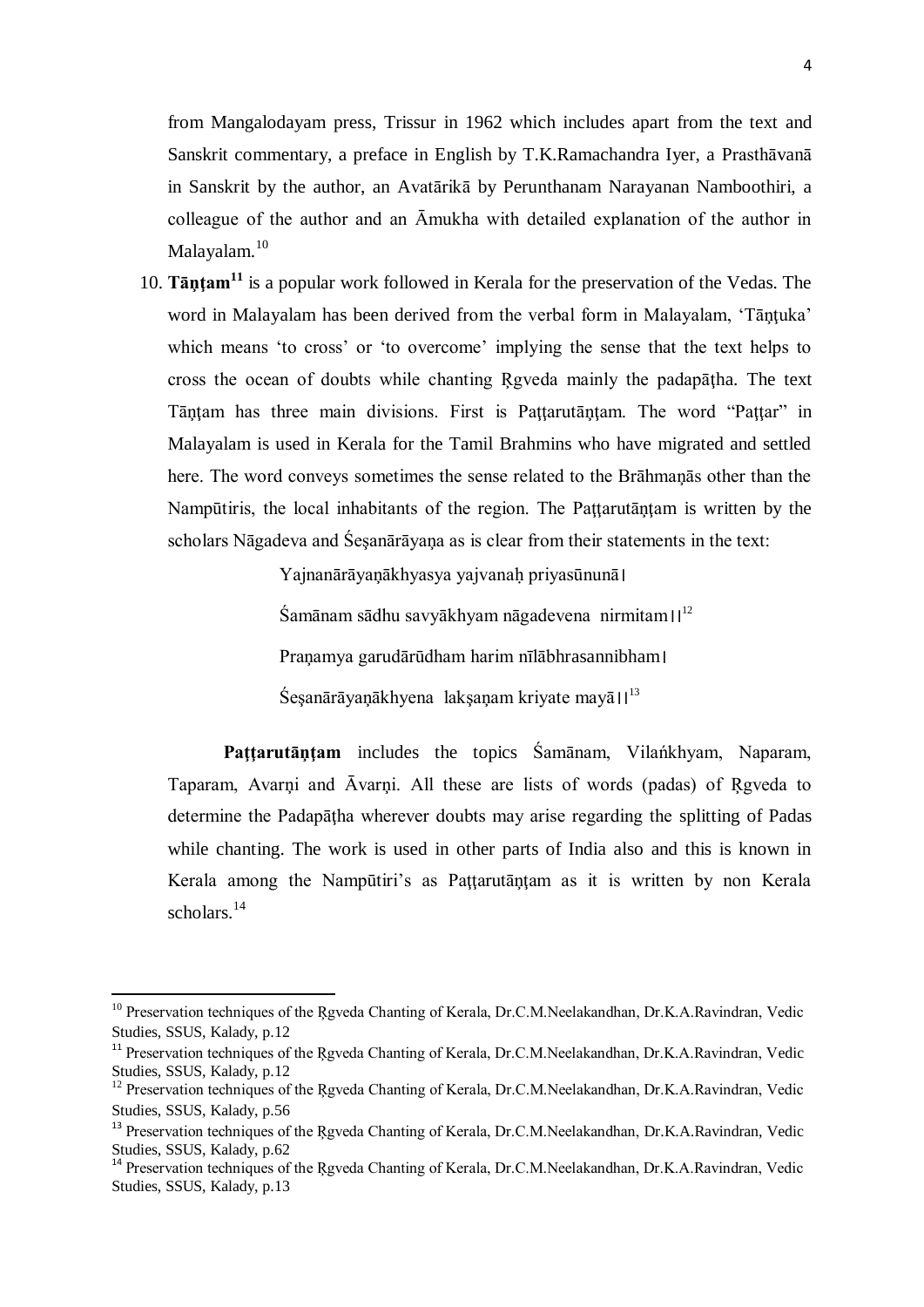The other two main divisions of Tāņțam are Malay**ālatāņțam and Samhitātāņțam.** Malayālatāņțam is particularly used in Kerala. In the beginning of the book explaining the Ac-Sandhis, Hal sandhis and Svarasandhis of Ŗgveda giving examples, wherever doubts may occur while chanting, the explanation of Sandhis in the portion is given in Malayalam language. Samhitātāntam is a separate text popular in Kerala among the Nampūtiris used for clearing the doubts of the Padapātha of the Samhita of Ŗgveda. But the authors of these two texts are anonymous.

Great Ŗgveda Paņḑits who were profound scholars in Vyākaraņa and other Śāstrās used to write **Tāņţāms** of their own and add to the original work in that name. Great scholars in Ŗgveda are in Kerala even now who are contributing to this field by their own innovative additions. Many of them are not published, as they remain in transcripts or notebooks with them or in their memory.

- 11. **Damodaran Namboodirippad, <sup>15</sup>** a Kerala scholar written a text named Vedavikrtivivaranam, is a small work describing the definition of the eight Vikrtipāthas of Rgveda chanting, Jatā, Mālā, Śikhā, Rekhā, Dhvaja, Danda, Ratha and Ghana. Among these, only Jata and Ratha are practiced in Kerala. It is in Verses describing the definition of each Vikrti with a detailed Tippan<sub>i</sub> of the author himself for each verse. The work was published by Kunnamparamp Sankaran Namboothiri, a disciple of Damodaran Namboothiri, from Kashi in 1955.
- 12. **K.P.Krishnan Bhattathirippad**, a great scholar in Veda and Tantra who belonged to the famous family of Tantrins, Kunnathur Padinjaredathu mana, Cherpu, Thrissur, Kerala, had written the works, Trisandhā, Vedapāṭhānadhyāyanasangraha and Sarvānukramaņīpadyavivaraņam. These three works are included in the book Srīkrsnacintāmanī which contain some other compositions of the author also, in Sanskrit, related to the topics like Tantra and Prāyaścitta. Trisandhā is a long term ritual performance, extending upto eight months when conducted continuously, practiced in Kerala for memorising the chanting of Ŗgveda. The full time involvement of twenty or more scholars are needed for this. At least five scholars at a time have to chant the Veda without break from morning to evening. This is conducted in the

<sup>&</sup>lt;sup>15</sup> Preservation techniques of the Rgveda Chanting of Kerala, Dr.C.M.Neelakandhan, Dr.K.A.Ravindran, Vedic Studies, SSUS, Kalady, p.16